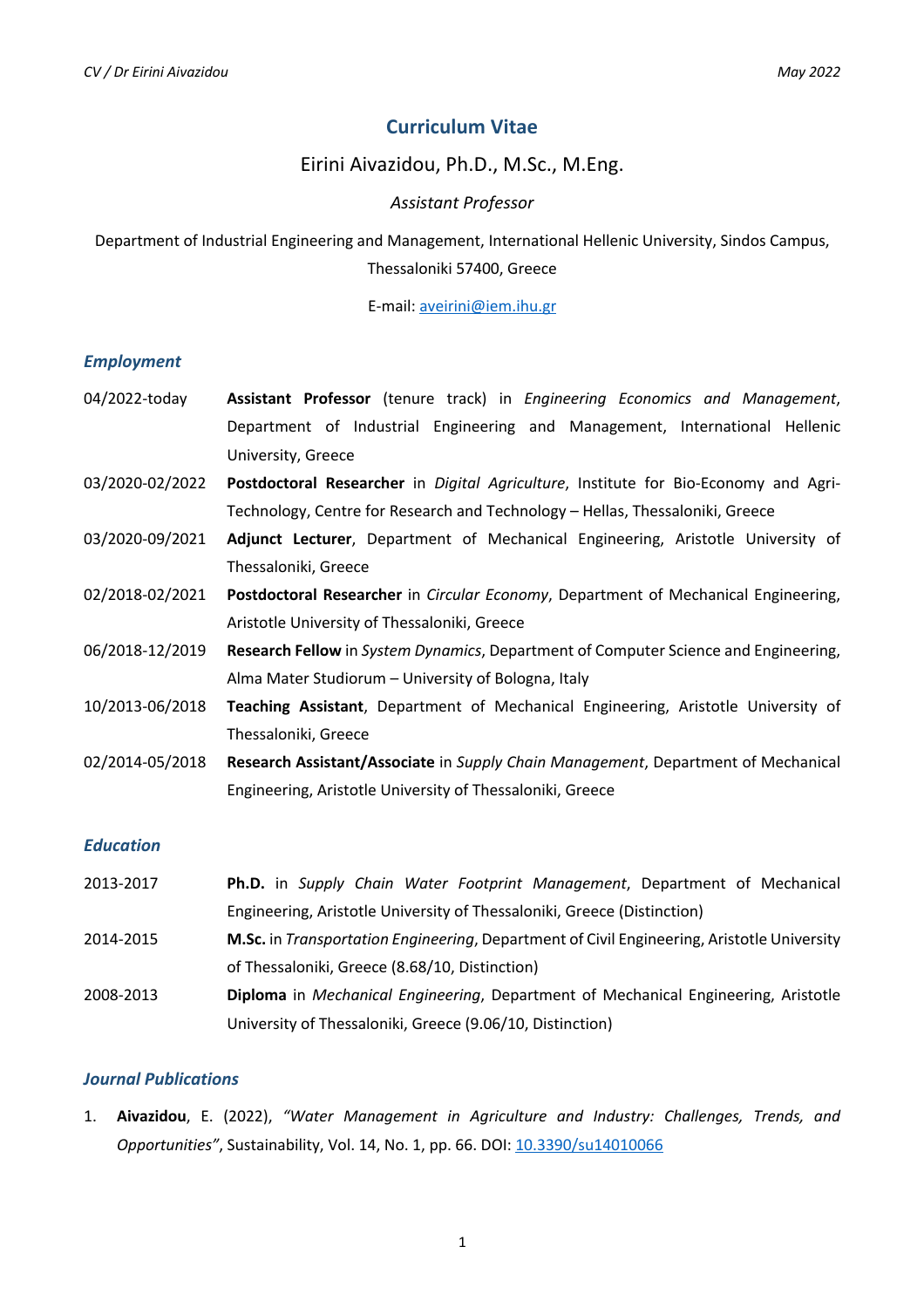- 2. **Aivazidou, E.**, Banias, G., Lampridi, M., Vasileiadis, G., Anagnostis, A., Papagergiou, E., Bochtis, D. (2021), *"Smart Technologies for Sustainable Water Management: An Urban Analysis"*, Sustainability, Vol. 13, No. 24, pp. 13940. DOI: 10.3390/su132413940
- 3. Cunico, G., **Aivazidou, E.**, Mollona E. (2021), *"Beyond financial proxies in Cohesion Policy inputs' monitoring: A system dynamics approach"*, Evaluation and Program Planning, Vol. 89, pp. 101964. DOI: 10.1016/j.evalprogplan.2021.101964
- 4. Tagarakis, A., Benos, L., **Aivazidou, E.**, Anagnostis, A., Kateris, D., Bochtis, D. (2021), *"Wearable Sensors for Identifying Activity Signatures in Human-Robot Collaborative Agricultural Environments"*, Engineering Proceedings, Vol. 9, No. 1, pp. 5. DOI: 10.3390/engproc2021009005
- 5. **Aivazidou, E.**, Politis, I. (2021), "*Transfer Function Models for Forecasting Maritime Passenger Traffic in Greece under an Economic Crisis Environment*", Transportation Letters: The International Journal of Transportation Research, Vol. 13, No. 8, pp. 591-607. DOI: 10.1080/19427867.2020.1744224
- 6. **Aivazidou, E.**, Tsolakis, N. (2021), *"Investigating dynamic interconnections between organic farming adoption and freshwater sustainability"*, Journal of Environmental Management, Vol. 294, pp. 112896. DOI: 10.1016/j.jenvman.2021.112896
- 7. Cunico, G., **Aivazidou, E.**, Mollona E. (2021), *"System Dynamics Gamification: A Proposal for Shared Principles"*, Systems Research and Behavioral Science, In press. DOI: 10.1002/sres.2805
- 8. Cunico, G., **Aivazidou, E.**, Mollona, E. (2021), *"Building a dynamic theory of citizens' awareness of European Cohesion Policy interventions"*, European Journal of Operational Research, Vol. 289, No. 2, pp. 758-773. DOI: 10.1016/j.ejor.2020.07.017
- 9. Rodias, E., **Aivazidou, E.**, Achillas, C., Aidonis, D., Bochtis, D. (2021), *"Water-Energy-Nutrients Synergies in the Agrifood Sector: A Circular Economy Framework"*, Energies, Vol. 14, No. 1, pp. 159. DOI: 10.3390/en14010159
- 10. **Aivazidou, E.**, Cunico, G., Mollona, E. (2020), *"Beyond the EU Structural Funds' Absorption Rate: How Do Regions Really Perform?"*, Economies, Vol. 8, No. 3, pp. 55. DOI: 10.3390/economies8030055
- 11. Cunico, G., **Aivazidou, E.**, Mollona, E. (2020), *"European Cohesion Policy performance and citizens' awareness: A holistic System Dynamics framework"*, Investigaciones Regionales – Journal of Regional Research, Vol. 46, pp. 131-162. DOI: 10.38191/iirr-jorr.20.007
- 12. **Aivazidou, E.**, Tsolakis, N. (2020), *"A Water Footprint Review of Italian Wine: Drivers, Barriers, and Practices for Sustainable Stewardship"*, Water, Vol. 12, No. 2, pp. 369. DOI: 10.3390/w12020369
- 13. Tsolakis, N., **Aivazidou, E.**, Srai, J.S. (2019), *"Sensor Applications in Agrifood Systems: Current Trends and Opportunities for Water Stewardship"*, Climate, Vol. 7, No. 3, pp. 44. DOI: 10.3390/cli7030044
- 14. **Aivazidou, E.**, Tsolakis, N., Vlachos, D., Iakovou, E. (2018), *"A water footprint management framework for supply chains under green market behaviour"*, Journal of Cleaner Production, Vol. 197, pp. 592-606. DOI: 10.1016/j.jclepro.2018.06.171
- 15. Vlachos, D., **Aivazidou, E.** (2018), *"Water Footprint in Supply Chain Management: An Introduction"*, Sustainability, Vol. 10, No. 6, pp. 2045. DOI: 10.3390/su10062045